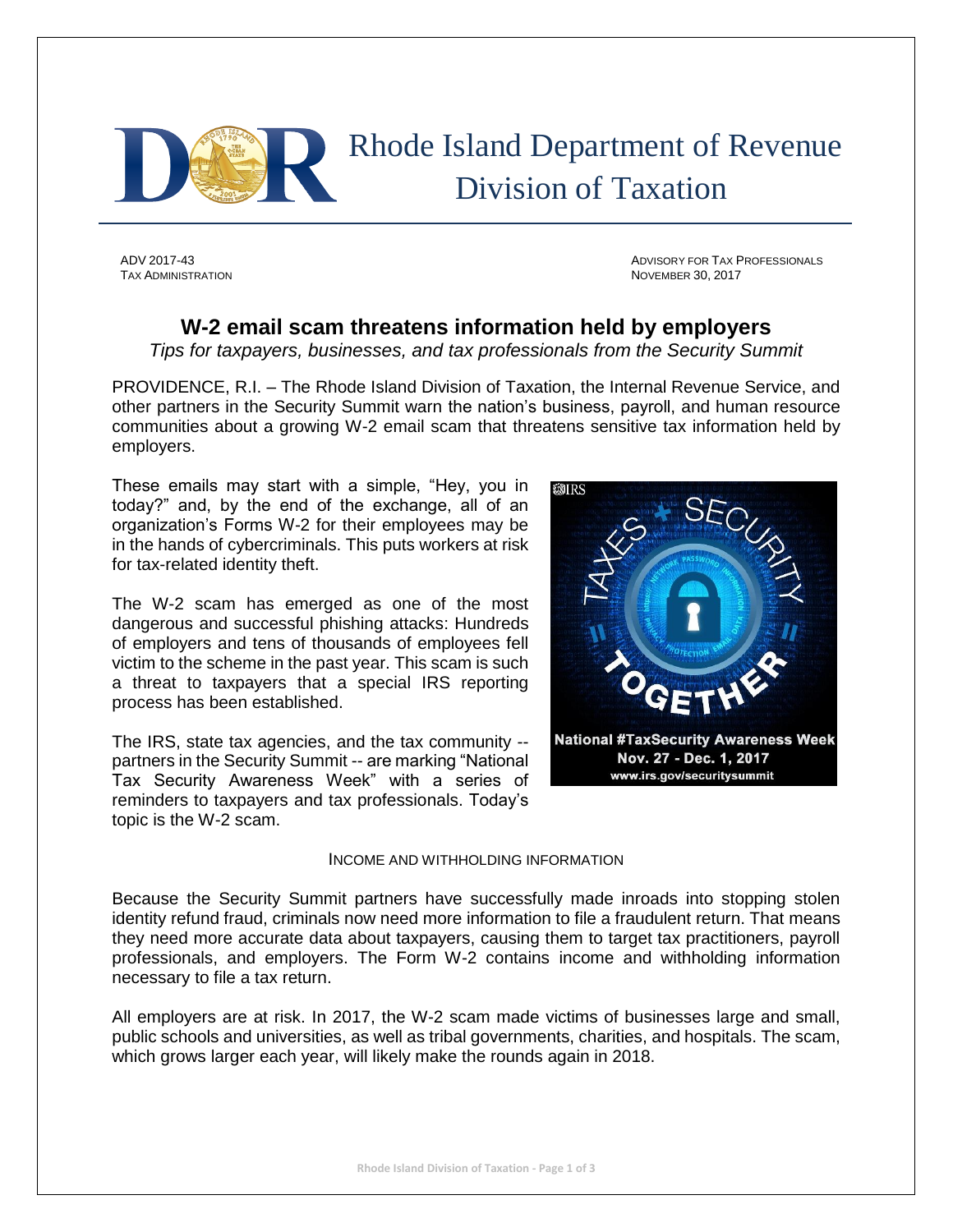The Security Summit warns employers – in the public sector and in the private sector – to beware of this scheme and to educate employees, especially those in human resources and payroll departments who are often

the first targets.

Following is an example of a business email compromise, or business email spoofing, in which the thief poses as a company executive, school official, or someone of authority within the organization:

The crook will send an email to one employee with payroll access, requesting a list of all employees and their Forms



W-2. The thief may even specify the format in which he or she wants the information. The subject line has hundreds of variations along the lines of "review", "manual review", or "request."

Because payroll officials believe they are corresponding with an executive, it may take weeks for someone to realize a data theft has occurred. Generally, the criminals are trying to quickly take advantage of their theft, sometimes filing fraudulent tax returns within a day or two.

Because of the W-2 scam's threat to tax administration for both federal and state governments, a special reporting process has been established to quickly alert the IRS and state tax agencies. Detailed reporting steps may be found at Form W-2/SSN Data Theft: Information for Businesses [and Payroll Service Providers.](https://www.irs.gov/individuals/form-w2-ssn-data-theft-information-for-businesses-and-payroll-service-providers)

FOLLOWING IS AN ABBREVIATED LIST OF HOW TO REPORT THESE SCHEMES:

- Email [dataloss@irs.gov](mailto:dataloss@irs.gov) to notify the IRS of a W-2 data loss and provide contact information. In the subject line, type "W2 Data Loss" so that the email can be routed properly. Do not attach any employee personally identifiable information data.
- Email the Federation of Tax Administrators at **StateAlert@taxadmin.org** to get information on how to report victim information to the states.
- Businesses/payroll service providers should file a complaint with the FBI's Internet Crime Complaint Center (IC3.gov). Businesses/payroll service providers may be asked to file a report with their local law enforcement agency.
- Notify employees so they may take steps to protect themselves from identity theft. The Federal Trade Commission's [www.identitytheft.gov](http://www.identitytheft.gov/) provides guidance on general steps employees should take.
- Forward the scam email to phishing @irs.gov.